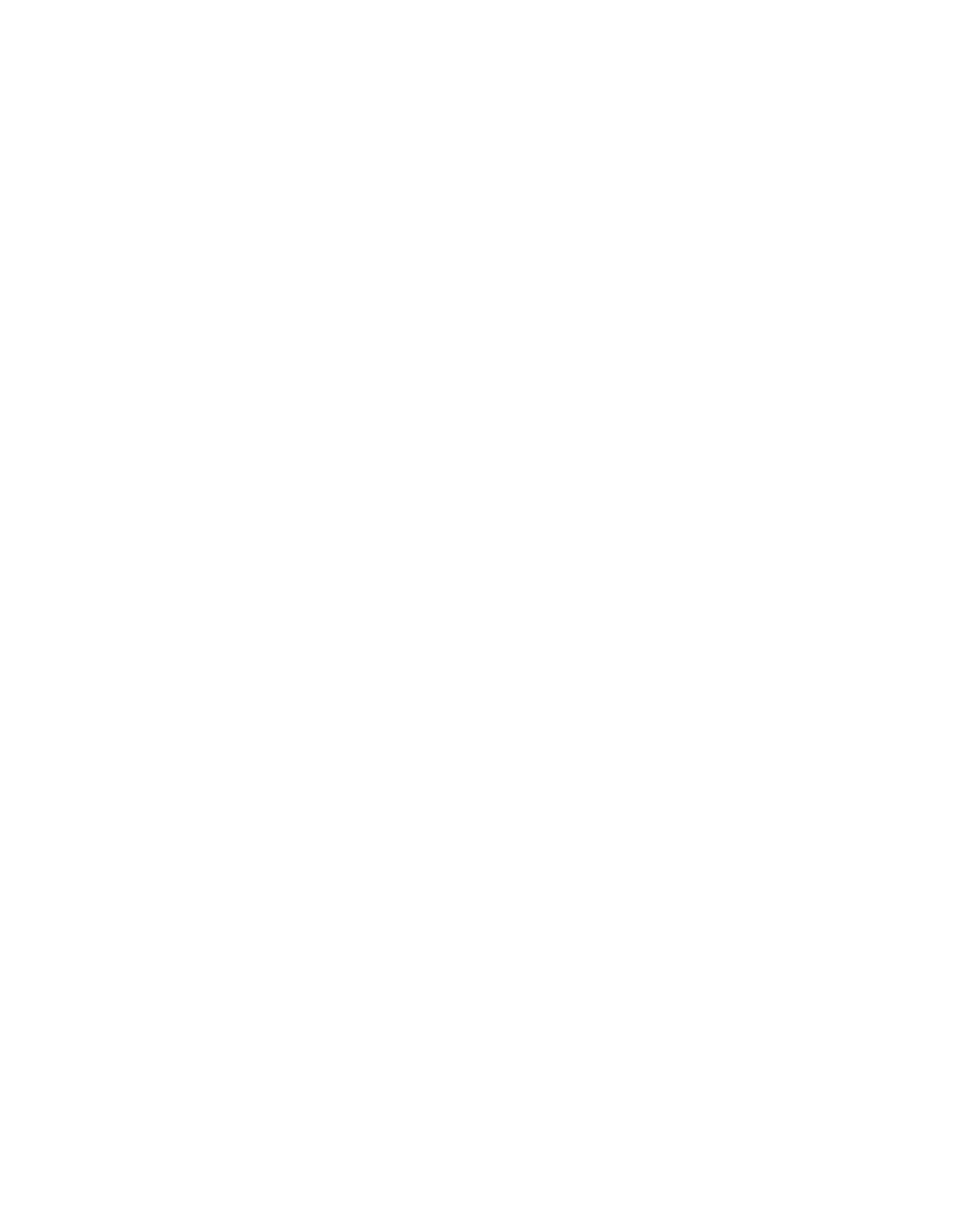### **BURKE, Justice.**

[¶1] An arbitrator denied Ronald Worman's claims against BP America Production Company. In the district court, Mr. Worman sought to vacate the arbitrator's decision. The district court denied the motion, and Mr. Worman appealed. We will affirm the district court.

### *ISSUE*

[¶2] Mr. Worman contends that the arbitrator's decision must be vacated because it shows "a manifest mistake of fact and law."

# *FACTS*

[¶3] On August 23, 2006, Mr. Worman was working for Nabors Drilling Company on an oil rig in Carbon County, Wyoming. The well site was owned and operated by BP, and Wayne Sanford was BP's "company man" on site.<sup>1</sup> According to Mr. Worman, Mr. Sanford, "[w]ithout warning, provocation, or any cause," grabbed Mr. Worman and placed him in a "head lock" and squeezed. Mr. Worman felt a "popping sensation in his neck, and immediately experienced significant and severe pain." A few minutes later, Mr. Sanford put his hands around Mr. Worman's neck and began choking him. Mr. Worman filed suit against Mr. Sanford, BP, and two co-workers, claiming he had sustained serious and permanent injury to his neck as a result of Mr. Sanford's actions.<sup>2</sup>

[¶4] BP filed a motion with the district court seeking to compel arbitration of the

Because we do not reverse and remand, it will be unnecessary to substitute her estate as a plaintiff.

<sup>&</sup>lt;sup>1</sup> BP contended that Mr. Sanford was an independent contractor, not a BP employee. Mr. Worman contended, based on the degree to which BP controlled and directed his work, he should be treated as a BP employee. The arbitrator concluded that Mr. Sanford had an "apparent agency relationship" with BP, and accordingly, BP was potentially liable for Mr. Sanford's actions under the doctrine of *respondeat superior*. This conclusion is not at issue in this appeal.

<sup>&</sup>lt;sup>2</sup> Mr. Worman's wife, Sherri Lynne Worman, is also a named plaintiff in this litigation. In a footnote to his brief, Mr. Worman informs us that

Sherri Worman died unexpectedly between the arbitration hearing and the Award. Although the Arbitrator was made aware of her death, no formal proceedings were undertaken to substitute her estate since the award denied any recovery. Should this Court reverse and remand to the Arbitrator for reconsideration and an award of damages, Appellants submit that at that time it would be appropriate to have the Arbitrator formally consider the effect of Mrs. Worman's death.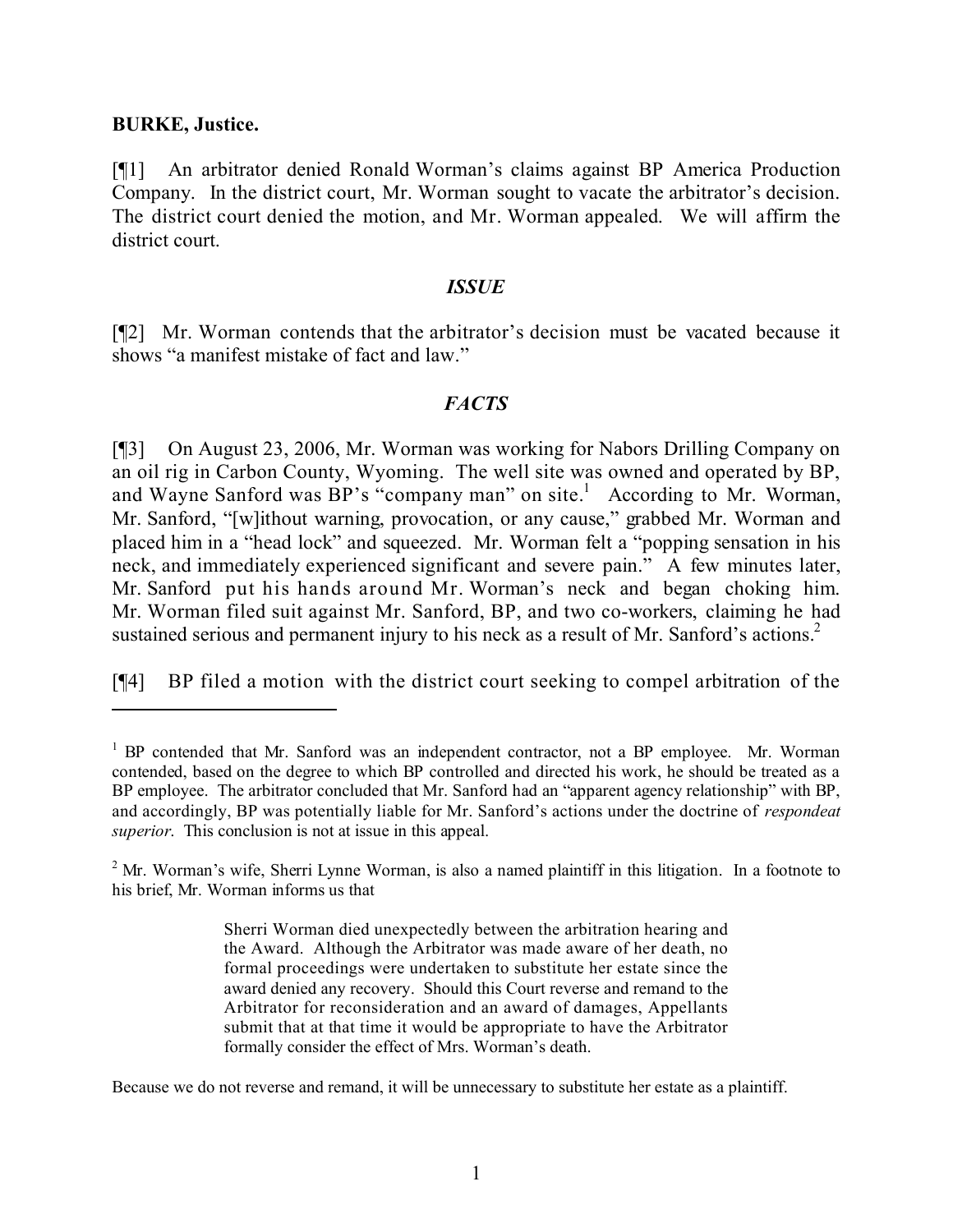claims, asserting that arbitration was required pursuant to agreements among BP, Nabors Drilling, and the employees of Nabors. The district court stayed the litigation and ordered the parties to submit to arbitration. At some point, Mr. Worman reached settlement agreements with the other defendants, and arbitration proceeded only on his claims against BP. The arbitrator ruled that BP was liable for Sanford's actions only if they were "within the scope of employment or apparent scope of authority." She concluded that Mr. Sanford's actions constituted "horseplay" that was "motivated by personal reasons" and "outside the scope of his authority." On that basis, she ruled that BP was not liable to Mr. Worman.

[¶5] Mr. Worman asked the district court to vacate the arbitrator's decision, asserting that it reflected a "manifest mistake of Wyoming law." The district court concluded that manifest mistake of law is not one of the grounds available for vacating this arbitration award, but even if it were, the Arbitrator had not made a manifest mistake of Wyoming law. It denied Mr. Worman's motion, and Mr. Worman perfected this appeal.

# *STANDARD OF REVIEW*

[¶6] We review *de novo* a district court's decision to confirm, vacate, or modify an arbitration award. "When reviewing the district court's order after an arbitration, we 'undertake a full review of the record without deference to the views of the trial court.'" *Welty v. Brady*, 2005 WY 157, ¶ 12, 123 P.3d 920, 924 (Wyo. 2005), quoting *JBC of Wyoming Corp. v. City of Cheyenne*, 843 P.2d 1190, 1194 (Wyo. 1992), quoting *Inter-Mountain Threading, Inc. v. Baker Hughes Tubular Servs., Inc.*, 812 P.2d 555, 558 (Wyo. 1991). At the same time, this Court, like the district court, shows substantial deference to the decision of the arbitrator.

> In reviewing the record below, we are mindful that the grounds for vacating or modifying an arbitrator's award remain narrow in scope. Because of its voluntary, informal nature, awards made in arbitration are subject to less intensive scrutiny than are, for example, the orders of administrative agencies. The reviewing court must observe the principle that arbitrators are free to fashion forms of relief which could not be ordered by a court in law or equity. Furthermore, we are reluctant to disturb an arbitrator's just solution to a controversy, even if it differs from the resolution we might have chosen, had we been in the arbitrator's place. As a voluntary method for resolution of disputes, arbitration is embedded in the public policy of Wyoming and is favored by this court.

*JBC*, 843 P.2d at 1194 (internal citations omitted).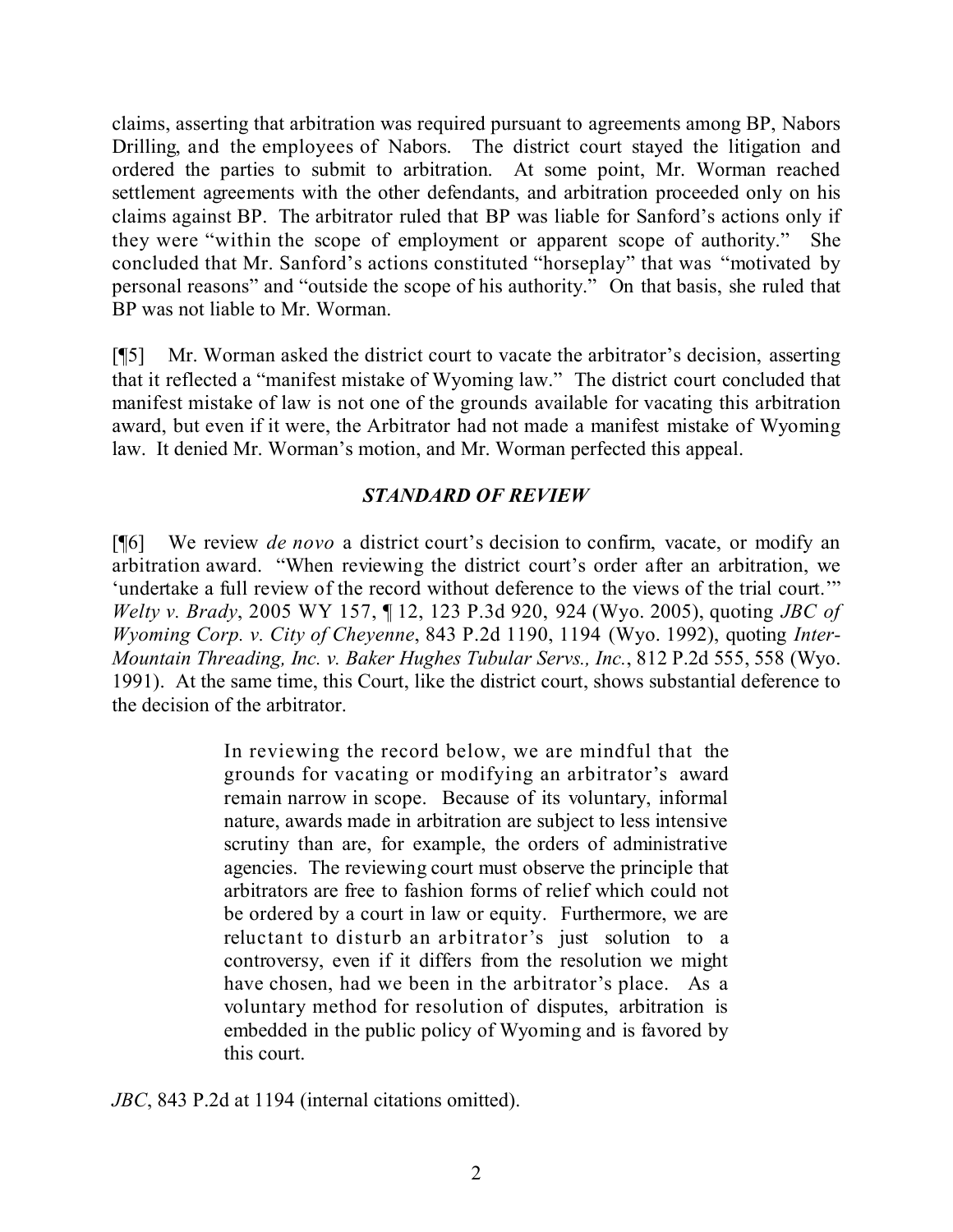# *DISCUSSION*

[¶7] Pursuant to the parties' agreements, this arbitration was governed by the Federal Arbitration Act, 9 U.S.C. §§ 1-16. The United States Supreme Court has held that the grounds for vacating an arbitration award under the Federal Arbitration Act are limited.

> Congress enacted the FAA to replace judicial indisposition to arbitration with a "national policy favoring [it] and plac[ing] arbitration agreements on equal footing with all other contracts." *Buckeye Check Cashing, Inc. v. Cardegna*, 546 U.S. 440, 443, 126 S.Ct. 1204, [1207,] 163 L.Ed.2d 1038 (2006). . . . The Act also supplies mechanisms for enforcing arbitration awards: a judicial decree confirming an award, an order vacating it, or an order modifying or correcting it. [9 U.S.C.]  $\S$ § 9-11. An application for any of these orders will get streamlined treatment as a motion, obviating the separate contract action that would usually be necessary to enforce or tinker with an arbitral award in court. Under the terms of § 9, a court "must" confirm an arbitration award "unless" it is vacated, modified, or corrected "as prescribed" in §§ 10 and 11. Section 10 lists grounds for vacating an award, while § 11 names those for modifying or correcting one.

> The Courts of Appeals have split over the exclusiveness of these statutory grounds when parties take the FAA shortcut to confirm, vacate, or modify an award, with some saying the recitations are exclusive, and others regarding them as mere threshold provisions open to expansion by agreement. . . . We now hold that  $\S$ § 10 and 11 respectively provide the FAA's exclusive grounds for expedited vacatur and modification.

*Hall Street Associates, L.L.C. v. Mattel, Inc.*, 552 U.S. 576, 581-84, 128 S.Ct. 1396, 1402-03, 170 L.Ed.2d 254 (2008) (internal citation and footnotes omitted). The statute provides that an arbitration award may be vacated:

> (1) where the award was procured by corruption, fraud, or undue means;

> (2) where there was evident partiality or corruption in the arbitrators, or either of them;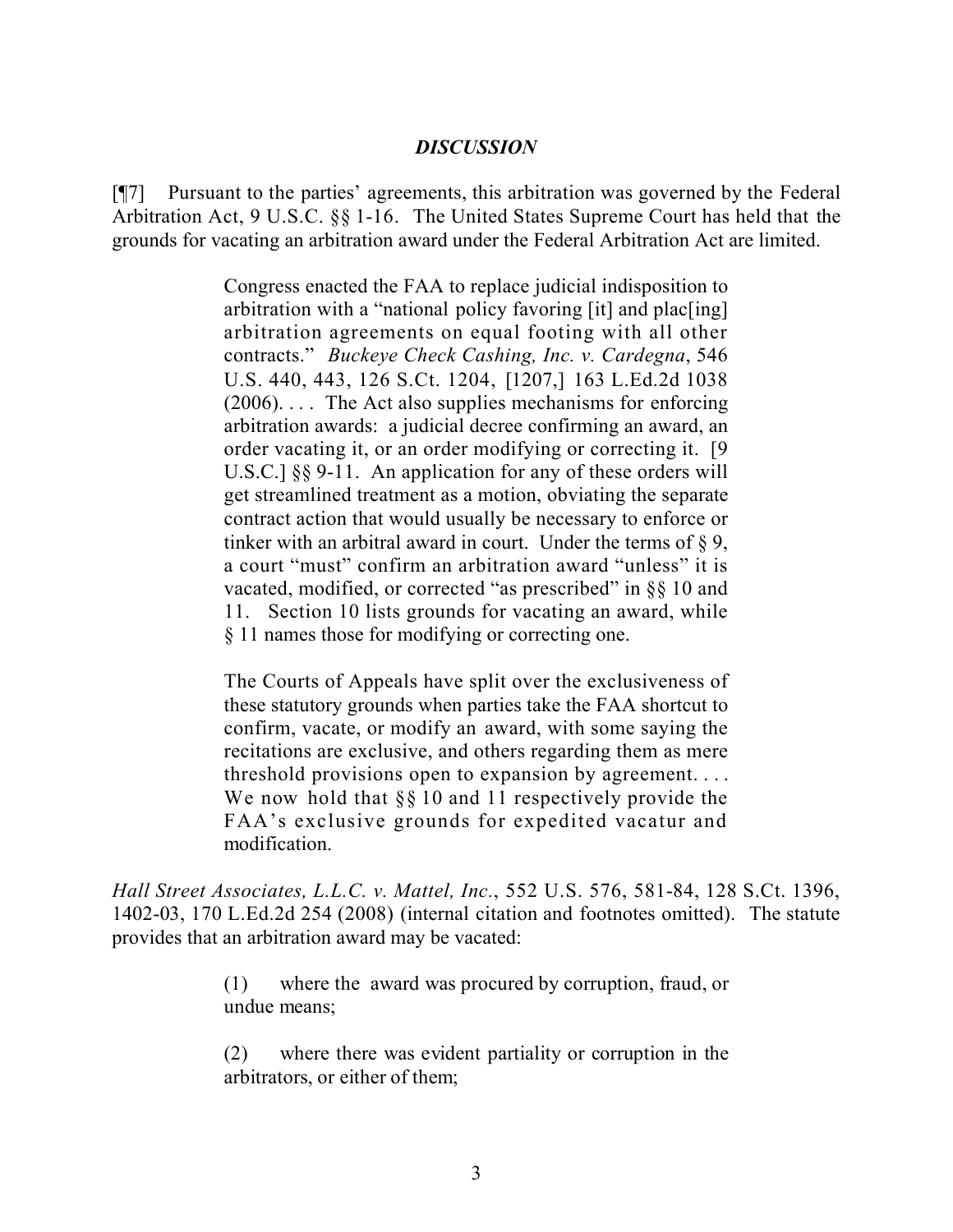(3) where the arbitrators were guilty of misconduct in refusing to postpone the hearing, upon sufficient cause shown, or in refusing to hear evidence pertinent and material to the controversy; or of any other misbehavior by which the rights of any party have been prejudiced; or

(4) where the arbitrators exceeded their powers, or so imperfectly executed them that a mutual, final, and definite award upon the subject matter submitted was not made.

9 U.S.C. § 10(a).

[¶8] "Manifest mistake of law," sometimes termed "manifest disregard of law," has been recognized as a judicially-created or "common law" basis for vacating an arbitration award. *Welty*, ¶ 11 n.2, 123 P.3d at 924 n.2. However, manifest mistake of law is not explicitly listed in the federal statute quoted above, and it is unclear "whether judiciallycreated grounds for vacatur survive after *Hall Street Associates*." *Hicks v. Cadle Co.*, 355 Fed. Appx. 186, 196 ( $10^{th}$  Cir. 2009) (unpublished).<sup>3</sup> In that case, the Tenth Circuit Court of Appeals listed the First, Fifth, Sixth, Eighth, and Eleventh Circuits as having "decided that manifest disregard of the law is no longer an independent ground for vacating arbitration awards under the FAA," while the Second and Ninth Circuits maintain that manifest disregard "remains a valid ground for vacatur." *Id*. at 196-97. But having discussed the split of authority, the Tenth Circuit found it unnecessary to reach the issue because no manifest disregard of the law was demonstrated in the case before it.

[¶9] We have considered the various decisions listed by the Tenth Circuit, and are more persuaded by those ruling that manifest mistake of law is not one of the grounds for vacating an arbitration award under the Federal Arbitration Act. This is based in part on the language used by the United States Supreme Court in *Hall Street Associates*, stating that "§§ 10 and 11 respectively provide the FAA's exclusive grounds for expedited vacatur and modification." We are inclined to interpret the statement literally. We are also mindful of the established principle that courts give great deference to arbitrators' decisions.

> Once an arbitration award is entered, the finality that courts should afford the arbitration process weighs heavily in favor of the award, and courts must exercise great caution when asked to set aside an award. Because a primary purpose

<sup>&</sup>lt;sup>3</sup> We recognize that this unpublished decision is non-precedential, but find its discussion of the split of authority among the Circuit Courts of Appeal to be helpful.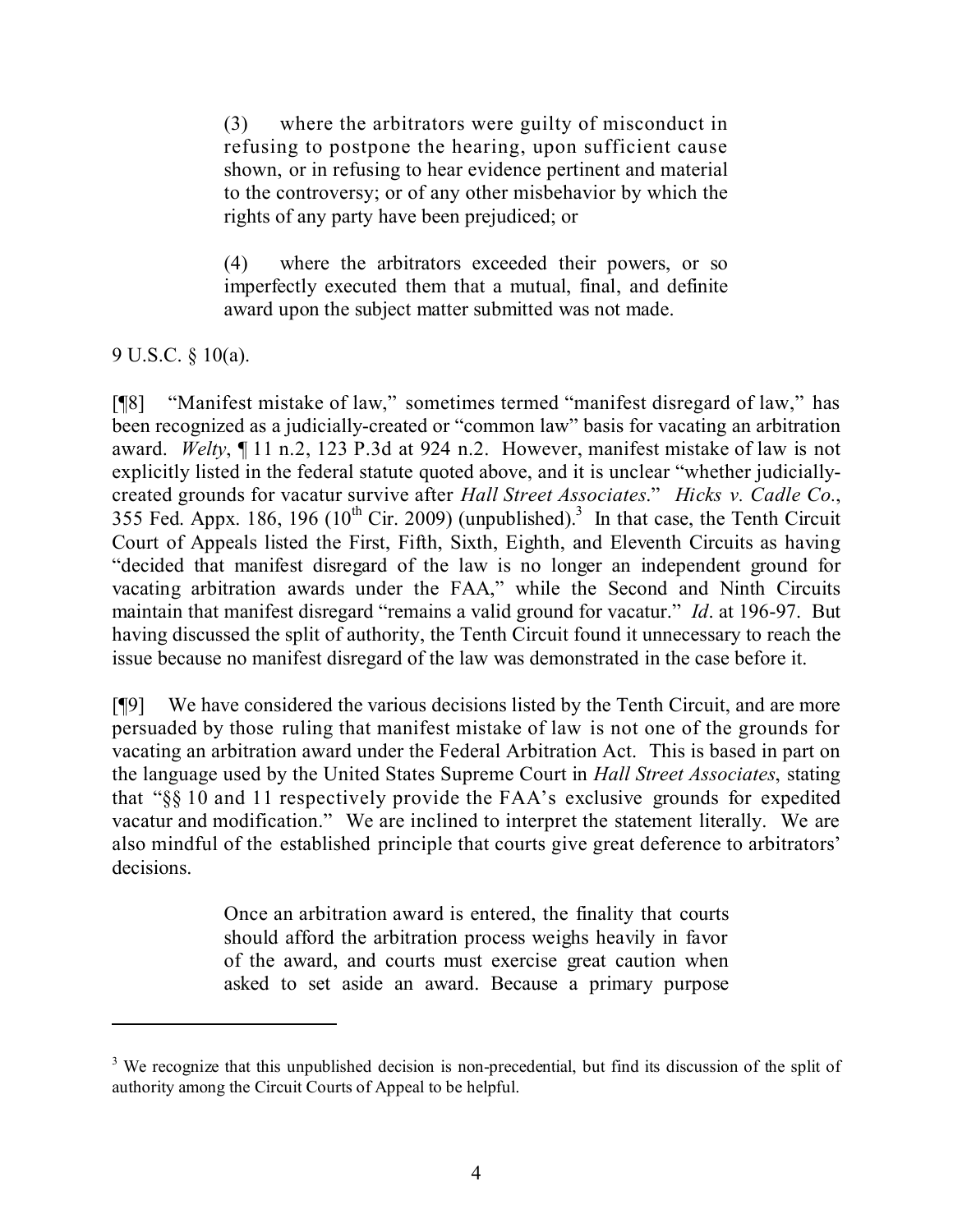behind arbitration agreements is to avoid the expense and delay of court proceedings, it is well settled that judicial review of an arbitration award is very narrowly limited.

*Foster v. Turley*, 808 F.2d 38, 42 (10th Cir. 1986) (internal citations omitted). In *Hall Street Associates*, the United States Supreme Court referred to

> a national policy favoring arbitration with just the limited review needed to maintain arbitration's essential virtue of resolving disputes straightaway. Any other reading opens the door to the full-bore legal and evidentiary appeals that can "rende[r] informal arbitration merely a prelude to a more cumbersome and time-consuming judicial review process," *Kyocera* [*Corp. v. Prudential-Bache T Services, Inc.*], 341 F.3d [987,] 998 [(9 th Cir. 2003)]; *cf*. *Ethyl Corp. v. United Steelworkers of America*, 768 F.2d 180, 184 ([7<sup>th</sup> Cir.] 1985), and bring arbitration theory to grief in postarbitration process.

552 U.S. at 588, 128 S.Ct. at 1405, 170 L.Ed.2d 254. Restricting the available grounds for vacating an arbitration award is consistent with this policy.

[¶10] For these reasons, we are inclined to conclude that manifest mistake of law is no longer a valid basis for vacating an arbitration award under the Federal Arbitration Act. We would therefore tend to affirm this decision by the district court:

> Having relied on an argument that the Arbitrator made a "manifest mistake of Wyoming law," [Mr.] Worman has provided no grounds upon which [the district court] could apply  $\S 10$  or  $\S 11$  of the FAA to vacate or modify the Arbitrator's denial of an award to him. Accordingly, on those grounds alone, [the district court] must deny *Plaintiffs' Petition to Vacate Arbitration Award*.

[¶11] However, there remains a distinct split of federal authority on this issue. Moreover, the United States Supreme Court recently declined to determine the issue. *Stolt-Nielsen S.A. v. AnimalFeeds International Corp.*, \_\_\_ U.S. \_\_\_, \_\_\_, 130 S.Ct. 1758, 1768 n.3, 176 L.Ed.2d 605 (2010) ("We do not decide whether 'manifest disregard' survives our decision in *Hall Street Associates* . . . as an independent ground for review or as a judicial gloss on the enumerated grounds for vacatur set forth at 9 U.S.C. § 10."). As noted above, the Tenth Circuit Court of Appeals has also declined to weigh in on the question. *Hicks*, 355 Fed. Appx. at 197. Given this uncertainty in the federal authority, the district court was "willing to concede that there is some room for [Mr.] Worman's argument" that manifest mistake of law remains a valid basis for vacating an arbitration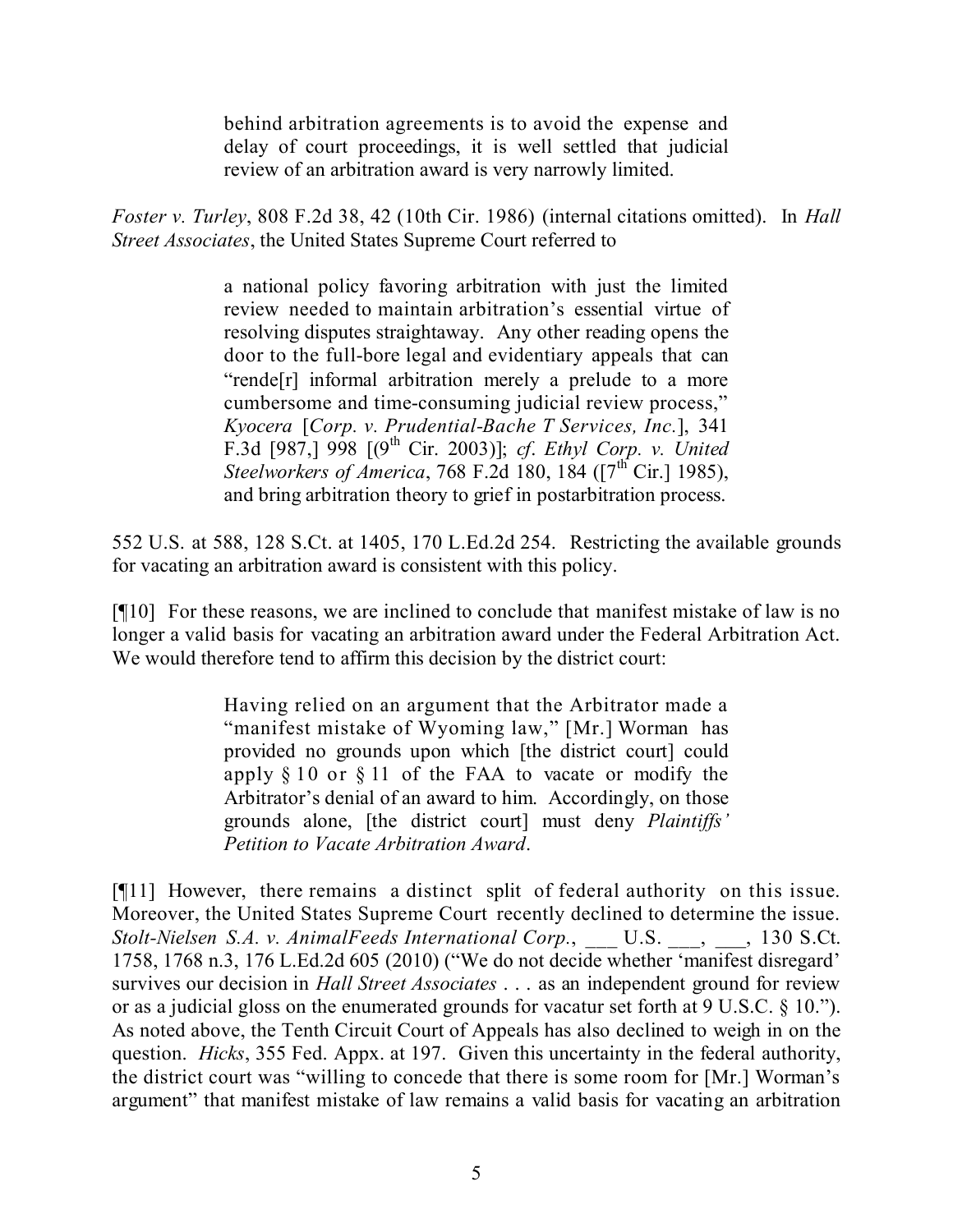award under the Federal Arbitration Act. The district court, "in the interest of caution and full explanation," proceeded to consider the merits of Mr. Worman's position. We will do the same.

[¶12] To show that the arbitrator's award could be vacated for a manifest mistake of law, Mr. Worman cannot rely on mere legal error. The standard is much higher than that, and has been characterized as "highly deferential." *ARW Exploration Corp. v. Aguirre*, 45 F.3d 1455, 1463 (10<sup>th</sup> Cir. 1995).

> An arbitrator's erroneous interpretations or applications of law are not reversible. *Wilko v. Swan*, 346 U.S. 427, 436-37, 98 L.Ed. 168, 74 S.Ct. 182 (1953). Only "manifest disregard" of the law is subject to reversal. *Id*. This Court has characterized the "manifest disregard" standard as "willful [in]attentiveness to the governing law." *Jenkins v. Prudential-Bache Sec., Inc.*, 847 F.2d 631, 634 (10th Cir. 1988). Manifest disregard of the law "clearly means more than error or misunderstanding with respect to the law." *Merrill Lynch, Pierce, Fenner & Smith, Inc. v. Bobker*, 808 F.2d 930, 933 (2d Cir. 1986).

*Id*.

[¶13] The district court carefully evaluated the arbitrator's decision in light of applicable Wyoming law, and concluded that the arbitrator made no manifest mistake. As stated in our discussion of the standard of review above, we do not defer to the views of the trial court in this case. *Welty*, ¶ 12, 123 P.3d at 924. However, when we find a district court's decision completely persuasive, we are free to follow its lead.

[¶14] At the heart of the arbitrator's decision, the district court wrote, was the conclusion that Mr. Sanford was in legal effect an employee of BP, but was acting outside the scope and course of his employment when he injured Mr. Worman. Mr. Worman contends that the arbitrator was mistaken about Wyoming law concerning whether on-the-job "horseplay" may be within the scope of employment. He relies on *State ex rel. Wyoming Workers' Compensation Div. v. Espinoza*, 924 P.2d 979 (Wyo. 1996), in which Ms. Espinoza had been awarded workers' compensation benefits for an injury she sustained when "[h]er path was blocked by a young male co-employee. Horseplay between the two suddenly escalated and the co-employee punched [her], breaking her jaw." *Id*. at 980. The Division appealed, asserting that the injury did not arise out of and in the course of Ms. Espinoza's employment, because "momentary horseplay between two teenagers severed the requisite connection between [her] work and her injury." *Id*. at 981. We disagreed, noting that immediately before she was injured, Ms. Espinoza was retrieving a customer's order. Her encounter with her co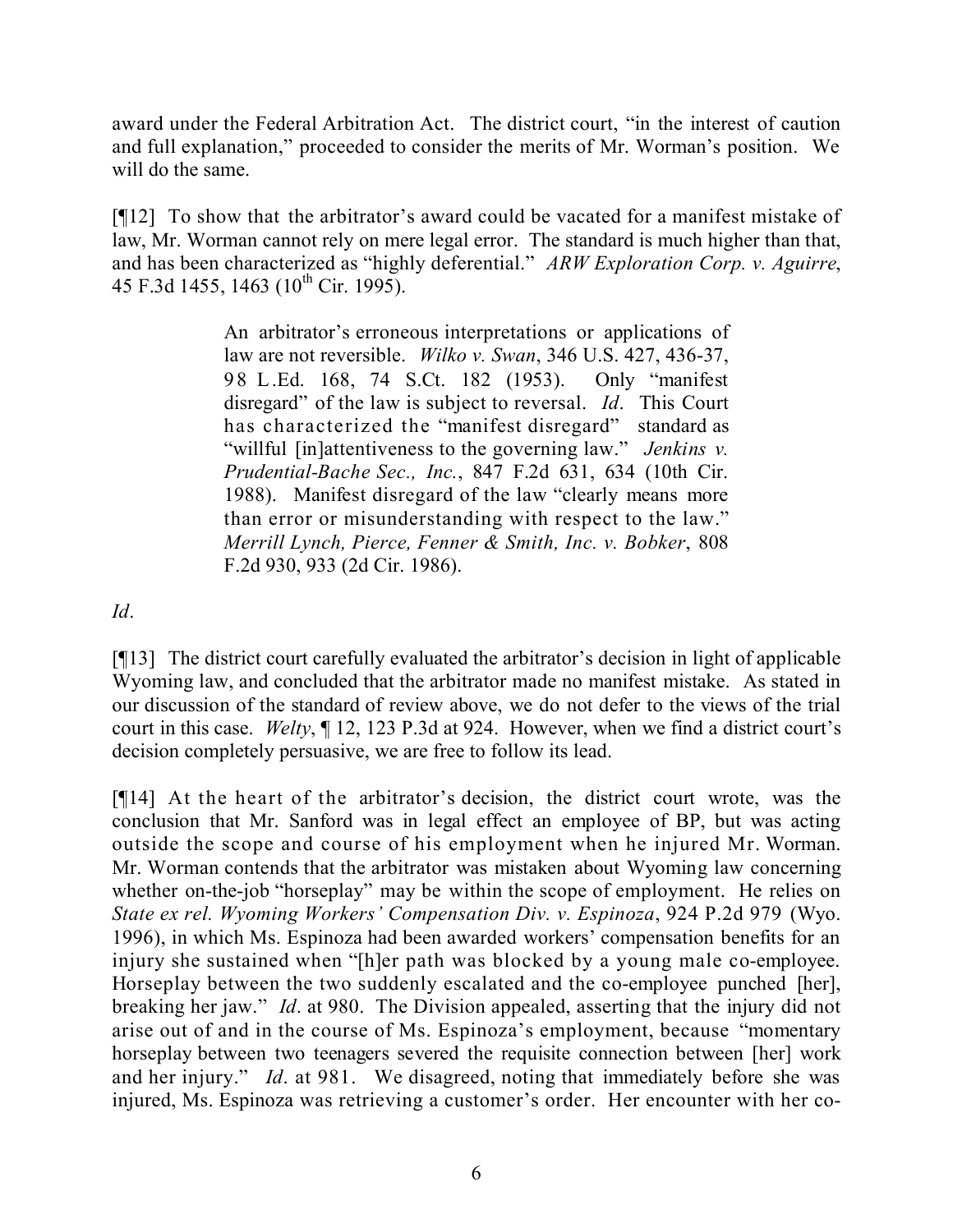worker "was not a frolic of her own but a condition of her employment – an obstacle in the path of her efforts to further her employer's business objectives by providing prompt customer service." *Id*.

[¶15] As the district court concluded, *Espinoza* is readily distinguished from Mr. Worman's case. In *Espinoza*, a workers' compensation case, the question was whether the injured worker was acting in the scope of her employment. That could provide direct precedent in deciding, in Mr. Worman's case, whether Mr. Worman was acting in the scope of his employment when the horseplay occurred. However, the question in Mr. Worman's *respondeat superior* case was whether Mr. Sanford, the person who caused the injury, was acting in the scope of his employment. In the *Espinoza* case, there was no need to determine whether the "young male co-employee" who injured her was acting within the scope of his employment. Consequently, *Espinoza* provides little guidance in deciding Mr. Worman's claim that Mr. Sanford was acting within the scope of his employment.

[¶16] We have precedent much more directly applicable in *respondeat superior* cases:

Under the *respondeat superior* theory, an employer is liable for the negligence of an employee acting within the scope of his employment. *Hamilton* [*v. Natrona County Educ. Ass'n*], 901 P.2d [381,] 385 [(Wyo. 1995)]; *Combined Ins. Co. of America v. Sinclair*, 584 P.2d 1034, 1042 (Wyo. 1978). The conduct of an employee is within the scope of his employment "only if it is of the kind he is employed to perform; it occurs substantially within the authorized time and space limits; and it is actuated, at least in part, by a purpose to serve the master." *Hamilton*, 901 P.2d at 385 (citing *Miller v. Reiman-Wuerth Co.*, 598 P.2d 20, 22 (Wyo. 1979)); *see also Restatement (Second) of Agency*, § 228 (1958).

*Austin v. Kaness*, 950 P.2d 561, 563 (Wyo. 1997). *See also Killian v. Caza Drilling, Inc.*, 2006 WY 42, ¶ 7, 131 P.3d 975, 978-79 (Wyo. 2006); *Eklund v. PRI Environmental, Inc.*, 2001 WY 55, ¶ 12, 25 P.3d 511, 515 (Wyo. 2001).

[¶17] As described by the district court, the arbitrator in Mr. Worman's case found that Mr. Sanford "was not performing the kind of work that he was hired to perform when he intentionally placed Mr. Worman in a headlock." To the contrary, his actions "interfered with the efficient and safe operation of the drilling rig." These findings underpinned the arbitrator's conclusion: "No reasonable inference could be made that [Mr.] Sanford was acting within the scope of his agency when he engaged in the prohibited act of horseplay."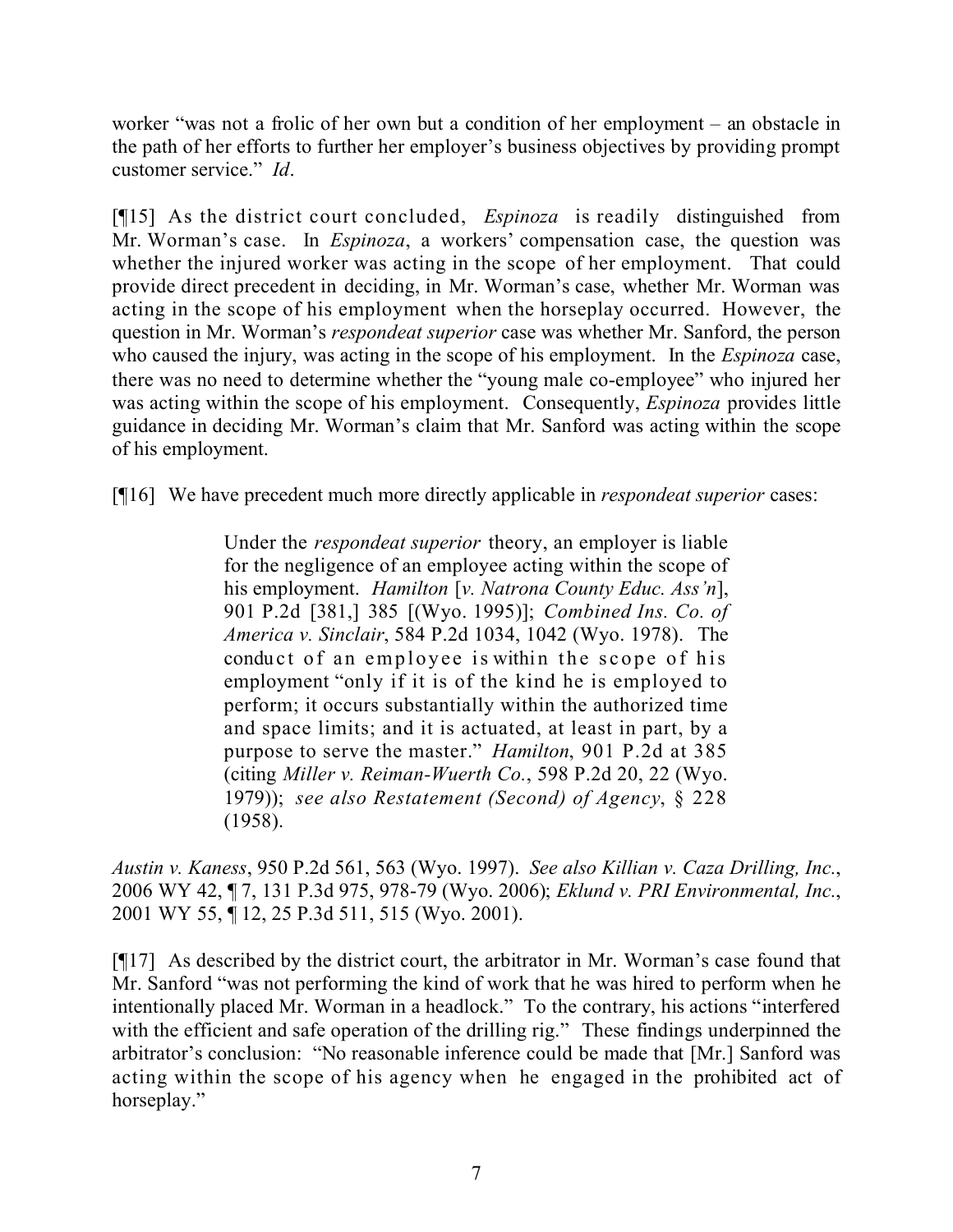[¶18] Mr. Worman, however, relies on the point, as quoted above, that the employee's actions must be "actuated, at least in part, by a purpose to serve the master." He argues that we should not focus on Mr. Sanford's specific short-term behavior, but instead consider "whether the employee's general activities surrounding the tort were serving the principal's purposes." (Emphasis omitted.) Because Mr. Sanford was "on the clock" at the time of the incident, and at the well site serving as BP's company man and observing the ongoing drilling operations, Mr. Worman argues that Mr. Sanford was generally engaged in activities within the scope of his employment.

[¶19] The district court wrote that the "cases upon which [Mr.] Worman relies are helpful in addressing his contentions, but not for [Mr.] Worman." In *Sage Club v. Hunt*, 638 P.2d 161 (Wyo. 1981), a bartender was held to be acting within the scope of his employment when he assaulted a bar patron. We noted that the bartender's duties "included collecting money for drinks, and he lost his temper over that matter. His duties also included keeping order in the bar and removing disruptive customers, which [he] apparently tried to do by pushing appellee down the stairs." *Id*. at 163. He also had "authority to act as a bouncer . . . and his employment was of such a nature as to contemplate the use of force." *Id*. Based on these facts, we determined that the bartender's assault of a patron "was motivated, at least partially, by a desire to serve The Sage Club." *Id*.

[¶20] The district court applied the concepts from *Sage Club* to the facts of Mr. Worman's case, and concluded that the arbitrator was justified in finding

> that [Mr.] Sanford was not engaged in the scope of [his] employment. At the time of the headlock, he might well have been on the premises for work-related activities but he certainly was not employed to engage in horseplay and the horseplay was not actuated by any purpose to serve BP.

We also note the arbitrator's specific finding that Mr. "Sanford's testimony that he was just trying to promote camaraderie [is] not credible," and her finding "[b]y a preponderance of the evidence" that Mr. Sanford's actions were motivated solely by personal reasons. Unlike the bartender in *Sage Club*, Mr. Sanford was not, in any way, performing duties within the scope of his employment when he grabbed and choked Mr. Worman.

[¶21] The district court also analyzed *Condict v. Condict*, 664 P.2d 131, 134-35 (Wyo. 1983), in which the employer was found liable when his employee rammed the ranch truck into another rancher's vehicle. The ranch employee's actions were taken, at least in part, to serve his employer's interest in being able to cross the bridge that was blocked by the other rancher's pickup. In contrast, as the district court stated, "no part of